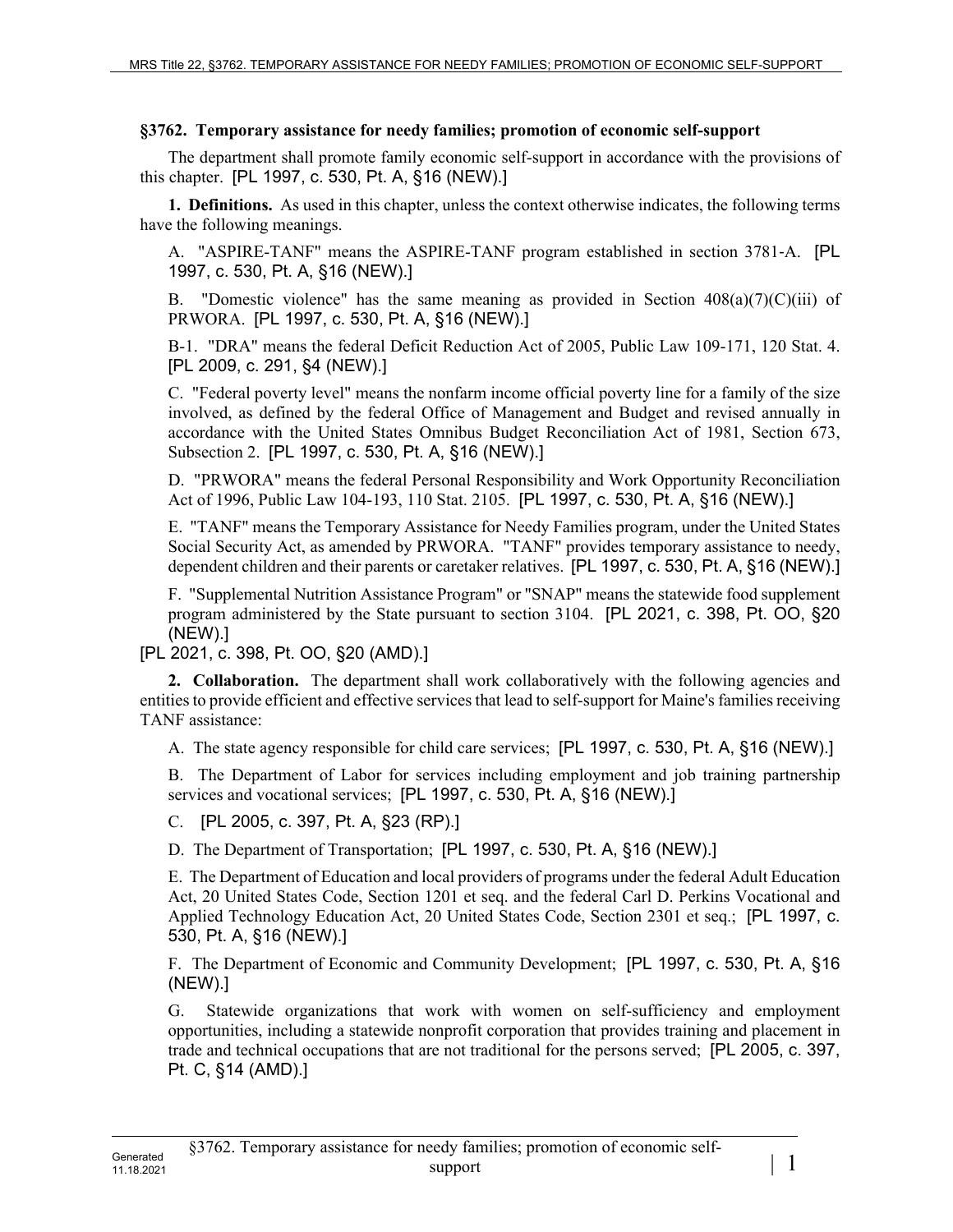H. The municipalities of the State both individually and collectively; [PL 1997, c. 530, Pt. A, §16 (NEW).]

I. The Maine Community College System; [PL 1997, c. 530, Pt. A, §16 (NEW); PL 2003, c. 20, Pt. OO, §2 (AMD); PL 2003, c. 20, Pt. OO, §4 (AFF).]

J. The University of Maine System; and [PL 1997, c. 530, Pt. A, §16 (NEW).]

K. Local service providers appropriate for TANF participants. [PL 1997, c. 530, Pt. A, §16 (NEW).]

[PL 2005, c. 397, Pt. A, §23 (AMD); PL 2005, c. 397, Pt. C, §14 (AMD).]

**3. Administration.** The department may administer and operate a program of aid to needy dependent children, called "Temporary Assistance for Needy Families" or "TANF," in accordance with the United States Social Security Act, as amended by PRWORA and DRA, and this Title.

A. The department shall adopt rules as necessary to implement and administer the program. The rules must include eligibility criteria, budgeting process, benefit calculation and confidentiality. The confidentiality rules must ensure that confidentiality is maintained for TANF recipients at least to the same extent that confidentiality was maintained for families in the Aid to Families with Dependent Children program unless otherwise required by federal law or regulation. [PL 1997, c. 530, Pt. A, §16 (NEW).]

B. The department may use funds, insofar as resources permit, provided under and in accordance with the United States Social Security Act or state funds appropriated for this purpose or a combination of state and federal funds to provide assistance to families under this chapter. In addition to assistance for families described in this subsection, funds must be expended for the following purposes:

(1) To continue the pass-through of the first \$50 per month of current child support collections and the exclusion of the \$50 pass-through from the budget tests and benefit calculations;

(2) To provide financial assistance to noncitizens legally admitted to the United States who are receiving assistance under this subsection as of July 1, 2011. Recipients of assistance under this subparagraph are limited to the categories of noncitizens who would be eligible for the TANF programs but for their status as aliens under PRWORA. Eligibility for the TANF program for these categories of noncitizens must be determined using the criteria applicable to other recipients of assistance from the TANF program. Any household receiving assistance as of July 1, 2011 may continue to receive assistance, as long as that household remains eligible, without regard to interruptions in coverage or gaps in eligibility for service. A noncitizen legally admitted to the United States who is neither receiving assistance on July 1, 2011 nor has an application pending for assistance on July 1, 2011 that is later approved is not eligible for financial assistance through a state-funded program unless that noncitizen is:

(a) Elderly or disabled, as described under the laws governing supplemental security income in 42 United States Code, Sections 1381 to 1383f (2010);

(b) A victim of domestic violence;

(c) Experiencing other hardship, such as time necessary to obtain proper work documentation, as defined by the department by rule. Rules adopted by the department under this division are routine technical rules as defined by Title 5, chapter 375, subchapter  $2-A$ ; or

(d) Unemployed but has obtained proper work documentation, as defined by the department by rule. Rules adopted by the department under this division are routine technical rules as defined by Title 5, chapter 375, subchapter 2‑A;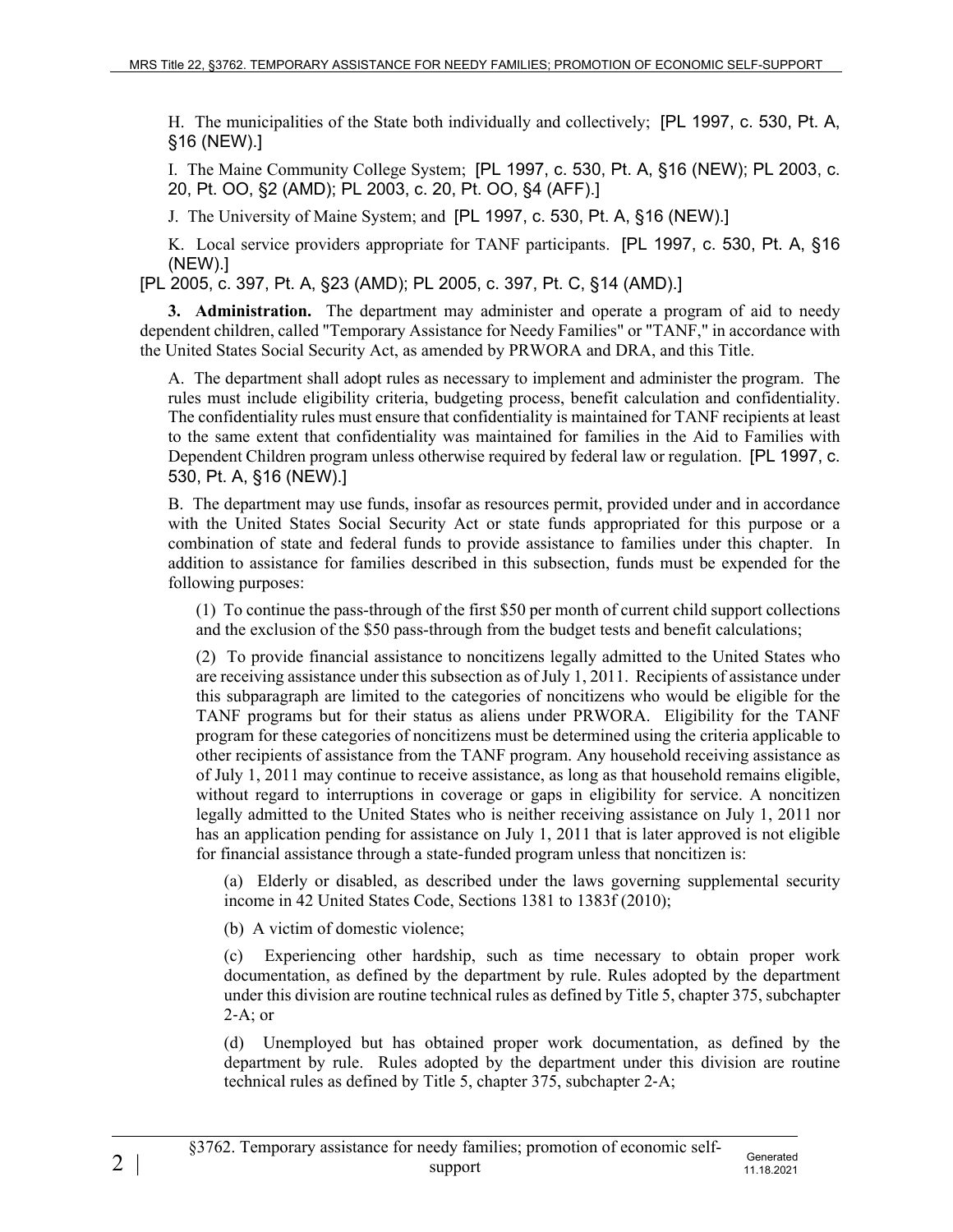(3) To provide benefits to 2-parent families with children using the same eligibility requirements as apply to families headed by a single custodial parent or caretaker relative;

(4) To provide an assistance program for needy children, 19 to 21 years of age, who are in fulltime attendance in secondary school. The program is operated for those individuals who qualify for TANF under the United States Social Security Act, except that they fail to meet the age requirement, and is also operated for the parent or caretaker relative of those individuals. Except for the age requirement, all provisions of TANF, including the standard of need and the amount of assistance, apply to the program established pursuant to this subparagraph;

(5) To provide assistance for a pregnant woman who is otherwise eligible for assistance under this chapter, except that she has no dependents under 19 years of age. An individual is eligible for the monthly benefit for one eligible person if the medically substantiated expected date of the birth of her child is not more than 90 days following the date the benefit is received;

(6) To provide a special housing allowance for TANF families whose shelter expenses for rent, mortgage or similar payments, homeowners insurance and property taxes equal or exceed 50% of their monthly income excluding any income disregarded pursuant to subparagraph (7‑D), divisions (a) and (b). The special housing allowance is limited to \$300 per month for each family. For purposes of this subparagraph, "monthly income" means the total of the TANF monthly benefit and all income countable under the TANF program, plus child support received by the family, excluding the \$50 pass-through payment;

(7-C) In determining financial eligibility for applicants who have earnings from employment, the department shall disregard from monthly earnings the following:

- (a) One hundred and eight dollars;
- (b) Fifty percent of the remaining earnings that are less than the federal poverty level; and

(c) All actual child care costs necessary for work, except that the department may limit the child care disregard to \$175 per month per child or \$200 per month per child under 2 years of age or with special needs;

*REVISOR'S NOTE:* Subparagraph (7-C) as enacted by PL 2019, c. 485, §3 is REALLOCATED TO TITLE 22, SECTION 3762, SUBSECTION 3, PARAGRAPH B, SUBPARAGRAPH (7-F)

(7-D) In determining benefit levels, the department shall disregard the following amounts from the monthly earnings of recipients:

(a) One hundred percent of all earned income for the first 3 months of employment. Any month in which the disregard under this division does not increase the recipient's benefit above that which it would be if the disregard in division (c) is applied does not count as a month in which earned income is disregarded under this division;

(b) Seventy-five percent of all earned income for the 4th to 6th months of employment. Any month in which the disregard under this division does not increase the recipient's benefit above that which it would be if the disregard in division (c) is applied does not count as a month in which earned income is disregarded under this division;

(c) One hundred and eight dollars and 50% of the remaining earnings that are less than the federal poverty level for any month of employment in which a disregard in division (a) or (b) is not applied; and

(d) All actual child care costs necessary for work, except that the department may limit the child care disregard to \$175 per month per child or \$200 per month per child under 2 years of age or with special needs;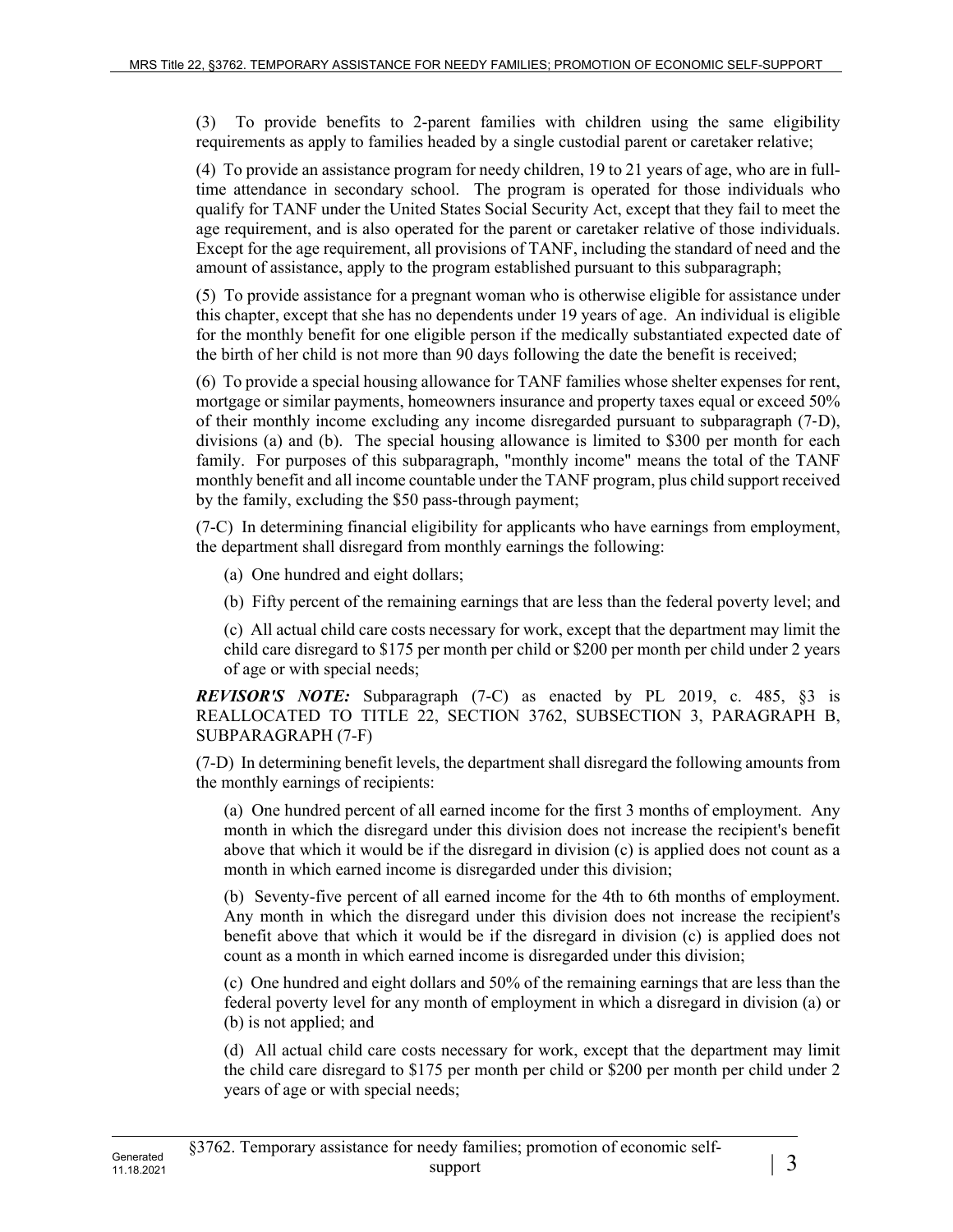(7-E) For any period during which a household's SNAP benefit is reduced as a result of earnings and receipt of the earned income disregard applied under subparagraph (7‑D), division (a) or (b), the household must receive additional SNAP benefits in an amount that will, in addition to the SNAP benefits for which the household remains eligible, provide the household with a minimum of \$50 in SNAP benefits. Additional SNAP benefits under this subparagraph are a noncash benefit and may be used to purchase only those food items permitted under the Supplemental Nutrition Assistance Program;

(7-F) **(REALLOCATED FROM T. 22, §3762, sub-§3, ¶B, sub-¶(7-C))** In determining financial eligibility and benefit levels for TANF applicants and TANF recipients, the department shall deduct the income less any applicable income disregards from the standard of need and may not apply any other income test;

(8) In cases when the TANF recipient has no child care cost, the monthly TANF benefit is the maximum payment level or the difference between the countable earnings and the standard of need established by rule adopted by the department, whichever is lower;

(9) In cases when the TANF recipient has child care costs, the department shall determine a total benefit package, including TANF cash assistance, determined in accordance with subparagraph (7‑D) and additional child care assistance, as provided by rule, necessary to cover the TANF recipient's actual child care costs up to the maximum amount specified in section 3782‑A, subsection 5, paragraph B. The benefit amount must be paid as provided in this subparagraph.

(a) Before the first month in which child care assistance is available to an ASPIRE-TANF recipient under this paragraph and periodically thereafter, the department shall notify the recipient of the total benefit package and the following options of the recipient: to receive the total benefit package directly; or to have the department pay the recipient's child care assistance directly to the designated child care provider for the recipient and pay the balance of the total benefit package to the recipient.

(b) If an ASPIRE-TANF recipient notifies the department that the recipient chooses to receive the child care assistance directly, the department shall pay the total benefit package to the recipient.

(c) If an ASPIRE-TANF recipient does not respond or notifies the department of the choice to have the child care assistance paid directly to the child care provider from the total benefit package, the department shall pay the child care assistance directly to the designated child care provider for the recipient. The department shall pay the balance of the total benefit package to the recipient;

(10) Child care assistance under this paragraph must be paid by the department in a prompt manner that permits an ASPIRE-TANF recipient to access child care necessary for work; and

(11) The department shall adopt rules pursuant to Title 5, chapter 375 to implement this subsection. Rules adopted pursuant to this subparagraph are routine technical rules as defined in Title 5, chapter 375, subchapter 2‑A. [PL 2021, c. 398, Pt. OO, §21 (AMD).]

[PL 2021, c. 398, Pt. OO, §21 (AMD).]

4 |

**4. Promoting support by both parents.** The department shall enforce laws and establish policies to ensure that both parents contribute to the economic support of their child or children and to promote every child's right to economic support from both parents. Applicants for and recipients of assistance may refuse to cooperate in the establishment of paternity or child support enforcement for good cause related to domestic violence, including situations when cooperation may result in harm to the parent or child, or when the child was conceived as a result of incest or rape. Evidence supporting a good cause determination includes, but is not limited to, the evidence specified in section 3785, subsection 13. The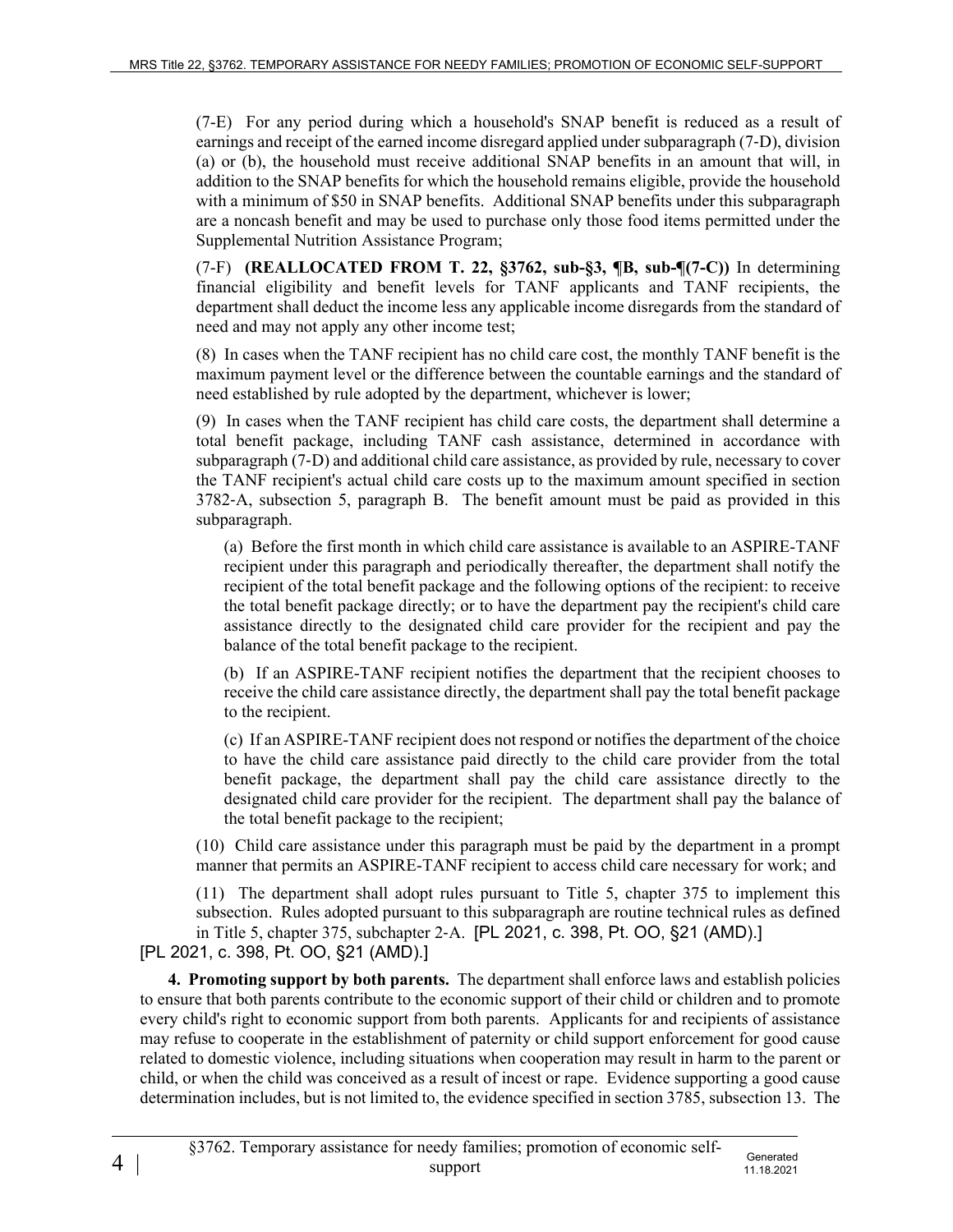department shall notify all applicants and recipients orally and in writing of the availability of this determination. When a determination of good cause is made by the department, the department may not impose sanctions or penalties against the applicant or recipient or engage in any other activity that could subject any member of the family to harm.

[PL 1997, c. 530, Pt. A, §16 (NEW).]

**5. Move to sustainable employment.** The department shall assist parents who receive TANF assistance to move as quickly as possible into employment that will sustain the family. [PL 1997, c. 530, Pt. A, §16 (NEW).]

**6. Training; partnerships.** The department shall increase the employability of parents who receive TANF assistance through on-the-job training and strengthening the public and private workforce partnership by developing training sites and jobs for those parents. [PL 1997, c. 530, Pt. A, §16 (NEW).]

**7. Teenage pregnancies; minimization.** The department shall provide education and services to minimize teenage pregnancies with special attention paid to the role of the male. [PL 1997, c. 530, Pt. A, §16 (NEW).]

**8. Transitional support services.** The department shall administer a program of transitional support services in accordance with PRWORA, DRA and this subsection.

A. [PL 2019, c. 485, §4 (RP).]

B. The department shall provide limited transitional transportation benefits to meet employmentrelated costs to ASPIRE-TANF program participants who lose eligibility for TANF assistance due to employment and to employed families with children with income less than 200% of the federal poverty level. The department may also make transitional transportation benefits available to families in which one or both adults are working and who, although they remain financially eligible for TANF benefits, request that their benefits be terminated. Benefits may be provided for up to 18 months. The department may adopt rules that impose a weekly limit on available transitional transportation benefits and that require a contribution from each participant toward the cost of transportation. For the purposes of employed families whose household income is less than 200% of the federal poverty level and who do not qualify based on the loss of TANF eligibility due to earnings or are a 2-parent household who request termination of TANF benefits when at least one adult is working, the department may use up to \$1,400,000 annually from the federal TANF block grant for expenditures under this program. [PL 2021, c. 1, Pt. N, §1 (AMD).]

C. The department shall make available transitional child care services to families who lose eligibility for TANF as a result of increased earnings or an increase in the number of hours worked. The department shall make available transitional child care services to families who lose eligibility for TANF as a result of increased earnings or an increase in the number of hours worked and whose gross income is equal to or less than 250% of the federal poverty guidelines. The department may also make transitional child care services available to families in which one or both adults are working and who, although they remain financially eligible for TANF benefits, request that their benefits be terminated. The family shall pay a premium of 2% to 10% of gross income, based on the family's gross income compared to the federal poverty level in accordance with rules adopted by the department. Parents must have a choice of child care within the rate established by the department. [PL 2009, c. 291, §6 (AMD).]

D. [PL 2011, c. 655, Pt. S, §1 (RP).]

E. The department shall establish payment rates for child care services that are up to the 75th percentile of local market rates for the various categories of child care services. The payment rates for child care services for children with special needs may be higher than the 75th percentile of local market rates. [PL 2017, c. 412, §3 (RPR).]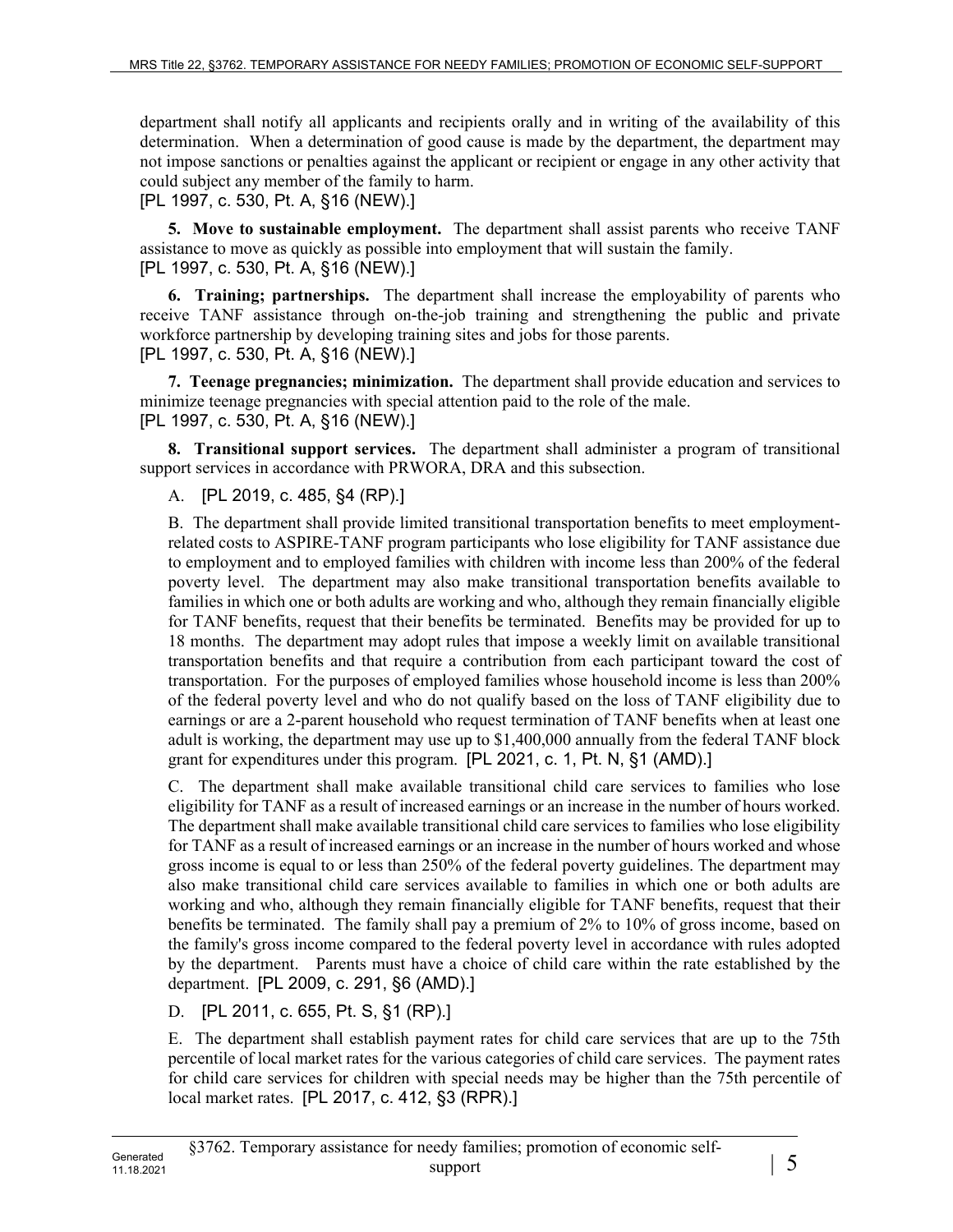F. The department may provide limited transitional food benefits to meet the needs of SNAP benefit recipients living with one or more dependent children under 18 years of age who are working at least 30 hours per week or who are working at least 20 hours per week if one or more dependent child is under 6 years of age. The benefit may not exceed \$100 per month per family. [PL 2021, c. 398, Pt. OO, §22 (AMD).]

[PL 2021, c. 398, Pt. OO, §22 (AMD).]

**9. Procedures.** The following procedural requirements apply to the program:

A. The department shall make information on the program available to the public in written form understandable at the 6th-grade reading level and orally, as needed. [PL 1997, c. 530, Pt. A, §16 (NEW).]

B. The department shall take written applications for assistance, which must be available on request. The department shall provide the applicant written notice of the granting or denial of assistance within 30 days of application. If the family is granted assistance, the notice must state the amount of the benefit. Assistance must be provided promptly to an eligible family without any delay attributable to the administrative process and must be continued regularly to all eligible individuals until they are found to be ineligible. Applicants and recipients must be provided with timely and adequate notice of any intended action to discontinue, terminate, suspend or reduce assistance or to change the manner of paying cash assistance to a protective payee, vendor or through a 2-party payment. Notices under this paragraph must inform the applicant of the right to a fair hearing before an impartial hearing officer and also inform the applicant how to request a hearing. Hearing requests may be made orally or in writing. Hearings must be conducted pursuant to the Maine Administrative Procedure Act. [PL 1997, c. 530, Pt. A, §16 (NEW).]

C. The department shall establish uniform statewide eligibility criteria and benefit levels under the TANF program except as provided in this chapter or chapter 1054‑A. Eligibility criteria and benefit levels may not result in cash assistance levels below those in effect on June 1, 1997. [PL 1997, c. 530, Pt. A, §16 (NEW).]

[PL 1997, c. 530, Pt. A, §16 (NEW).]

**10. Domestic violence.** The following provisions apply with regard to victims of domestic violence.

A. The department shall provide all applicants for assistance under this chapter with information both orally and in writing of the availability of services for victims of domestic violence and of the good cause determination for victims of domestic violence under section 3785, subsection 13. If an applicant requests a good cause determination under section 3785, subsection 13, the department shall promptly determine whether the applicant qualifies for good cause. An individual may not be required to participate in any TANF activity including orientation until the good cause determination is made. [PL 1997, c. 530, Pt. A, §16 (NEW).]

B. When a determination of good cause is made under section 3785, subsection 13, the ASPIRE-TANF program may contact the individual and offer domestic violence victim services or other appropriate services on a voluntary basis. [PL 1997, c. 530, Pt. A, §16 (NEW).]

[PL 1997, c. 530, Pt. A, §16 (NEW).]

**11. Treatment of lump sum income.** For the purpose of determining eligibility for and the amount of assistance under TANF, the department shall treat any nonrecurring lump sum income received by a family in accordance with this subsection.

A. Nonrecurring lump sum income includes, but is not limited to, personal injury awards, lottery winnings, inheritances and similar nonrecurring forms of income. It does not include income earmarked by the payor for particular expenses such as awards or insurance proceeds earmarked for medical expenses, attorney's fees or the replacement of lost property. Proceeds from the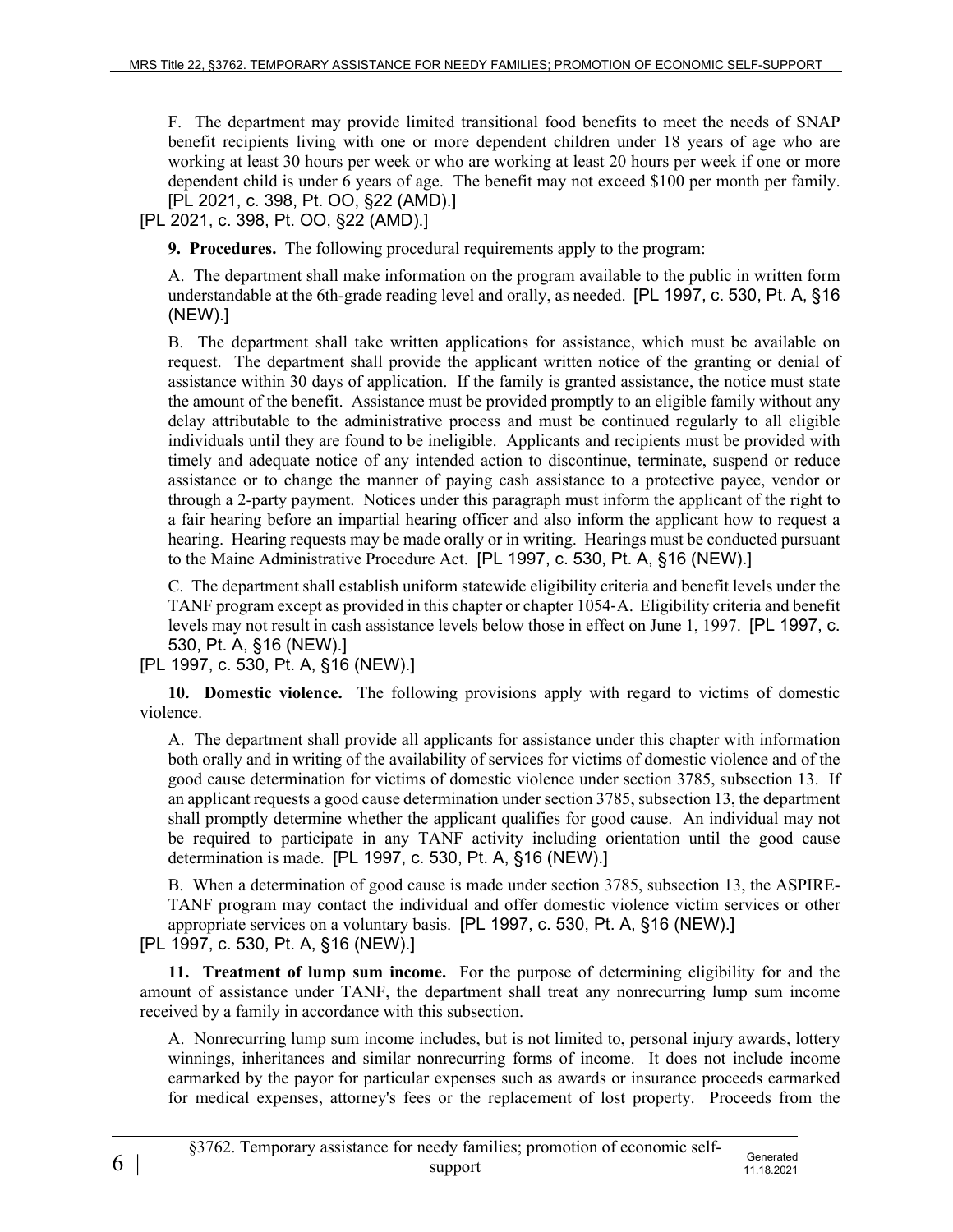conversion of a nonliquid asset to a liquid asset must be treated as an asset and not as nonrecurring lump sum income. [PL 1997, c. 530, Pt. A, §16 (NEW).]

B. Up to \$10,000 of nonrecurring lump sum income must be disregarded as income and excluded as an asset if used for the following purposes within 30 days of its receipt:

(1) Deposit in a separate identifiable account, approved by the department. Withdrawals from such an account may only be for the purposes identified in subparagraphs (2) to (6) and paragraph C;

(2) Expenses for education or job training to attend an accredited or approved postsecondary education or training institution;

(3) The purchase or repair of a home that is the family's principal residence;

(4) The purchase or repair of a vehicle used for transportation to work or to attend an education or training program;

(5) Capital to start a small business for any family member 18 years of age or older; or

(6) Placement in a family development account authorized by state law, to the extent that the total balance of such an account remains below \$10,000. [PL 1997, c. 530, Pt. A, §16 (NEW).]

C. The department shall disregard from income and exclude as an asset nonrecurring lump sum income used within 30 days of receipt or money withdrawn from an account established pursuant to paragraph B, subparagraph (1) or (6), if it is used for the purposes stated in paragraph B, subparagraphs (2) to (6) or to meet the following needs:

(1) Health care costs of a household member that are medically necessary and that are not covered by public or private insurance;

(2) To address an emergency that may cause the loss of shelter, employment or other basic necessities; or

(3) To address other essential family needs approved by the department. [PL 1997, c. 530, Pt. A, §16 (NEW).]

D. Nonrecurring lump sum income in excess of the asset limit established in the TANF program that is used for purposes other than those enumerated in paragraphs B or C and nonrecurring lump sum income in excess of \$10,000 plus that asset limit must be counted as income and cause the household to be disqualified from receiving TANF assistance under this chapter. The household is disqualified for a period of months calculated by dividing the income countable under this paragraph by the standard of need established by the department for the household. [PL 1997, c. 530, Pt. A, §16 (NEW).]

[PL 1997, c. 530, Pt. A, §16 (NEW).]

**12. Information about and application for Parents as Scholars.** When there are fewer than 2000 enrollees in the Parents as Scholars Program under chapter 1054‑B, the department shall inform all persons applying for TANF assistance and all recipients reviewing or requesting to amend their participation in the program of the Parents as Scholars Program and shall offer them the opportunity to apply for the program.

[PL 1997, c. 530, Pt. A, §16 (NEW).]

**13. Reports to Legislature.** The department shall provide information annually to the joint standing committee of the Legislature having jurisdiction over health and human services matters in order to allow the Legislature to evaluate the TANF program. Such information must include but is not limited to the number of TANF households and family members, a comparison of TANF eligibility levels with the federal poverty level, the number of TANF participants in training, education and work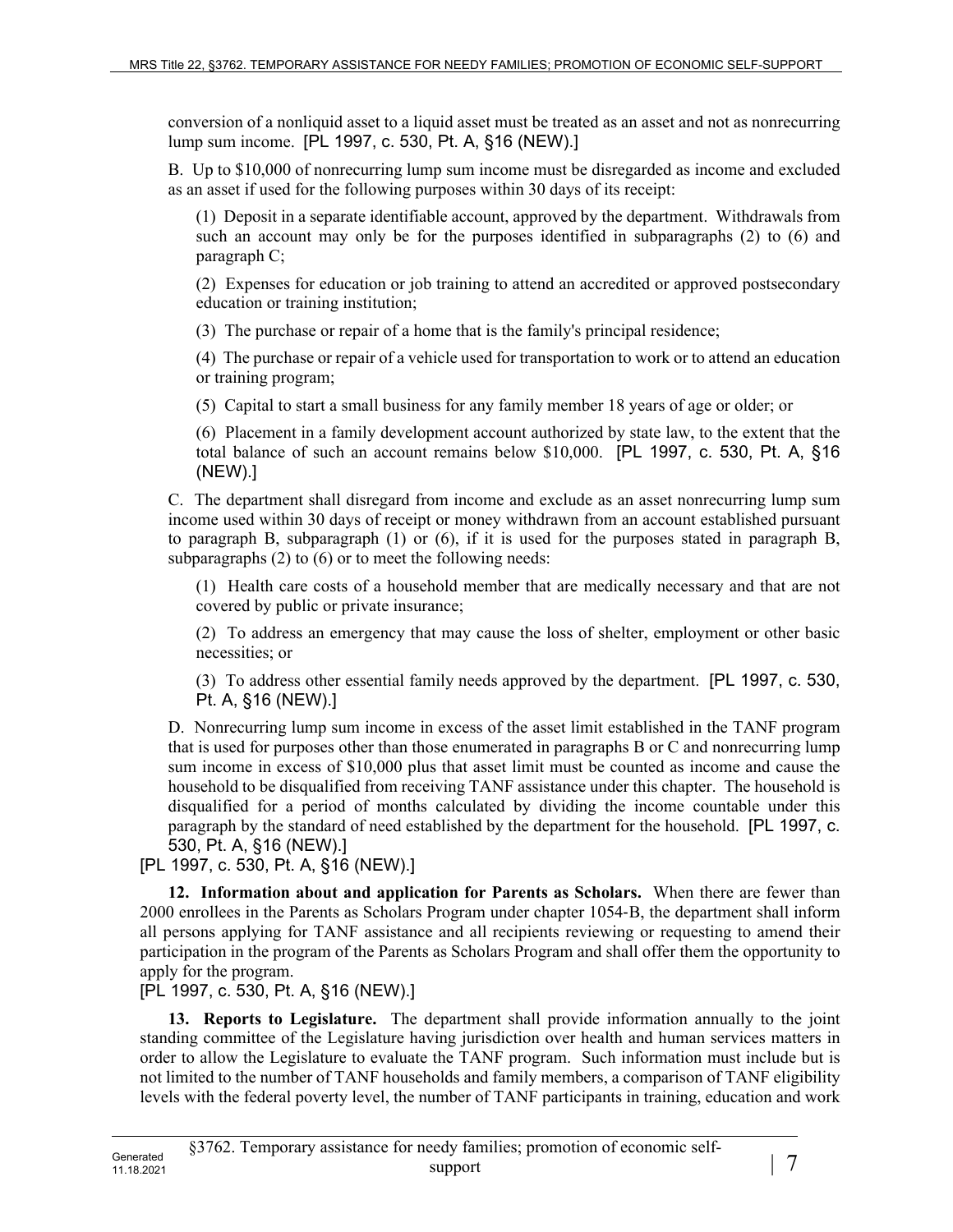activity components and the rates at which individuals who have found employment through ASPIRE-TANF return to the TANF program. The information must include a summary of any federal laws enacted in the previous fiscal year that may require changes in the ASPIRE-TANF program. The information of the federal law changes must include a summary of any potential positive or negative impact on the TANF program and the ASPIRE-TANF program.

[PL 2007, c. 282, §1 (AMD).]

**14. Notification to Legislature.** The department shall notify the joint standing committee of the Legislature having jurisdiction over health and human services matters of any request for waivers from the United States Department of Health and Human Services or any other federal agency concerning the implementation of chapters 1053‑A, 1054, 1054‑A and 1054‑B.

[PL 1997, c. 530, Pt. A, §16 (NEW).]

## **15. Conditions of continued assistance.**

[PL 2011, c. 380, Pt. PP, §1 (RP).]

**16. Authorization of fund transfer.** Notwithstanding any provision of law to the contrary, the department is authorized to transfer to the TANF account any funds available in the ASPIRE-TANF account necessary to meet the purposes of TANF, including the purposes established in subsection 3, paragraph B.

## [PL 2001, c. 338, §4 (NEW).]

**17. Prohibition against denial of assistance based on drug conviction.** A person who is otherwise eligible to receive TANF may not be denied assistance because the person has been convicted of a drug-related felony as described in Section 115 of PRWORA. [PL 2001, c. 598, §2 (NEW).]

**18. Lifetime limit on assistance.** Beginning January 1, 2012, a family may not receive TANF assistance for longer than 60 months except in those cases in which the department has determined that the family qualifies for an exemption or extension under rules adopted by the department. When an adult has received TANF assistance for 60 months, unless the adult has been exempted or granted an extension by the department, the family unit in which the adult is a member is ineligible for assistance. The department shall consider conditions or situations beyond the control of the adult recipient, including but not limited to a physical or mental condition that prevents the adult from obtaining or retaining gainful employment, being a victim of domestic violence, participating in good standing in an approved education program or a program that is expected to lead to gainful employment, being the caretaker relative in the household who is not the parent of the child or children in the assistance unit and who is required to remain at home to care for a dependent in the assistance unit and loss of employment by the adult following termination of TANF under this subsection. The department shall grant an extension to a household for each month in which a family received TANF assistance and an earnings disregard under subsection 3, paragraph B, subparagraph (7-D), division (a) or (b). This extension does not apply to a TANF recipient who has reached the 60‑month time limit prior to October 1, 2019.

The department shall adopt rules to implement this subsection. Rules adopted pursuant to this subsection are routine technical rules pursuant to Title 5, chapter 375, subchapter 2‑A. [PL 2019, c. 484, §3 (AMD).]

*REVISOR'S NOTE:* Subsection 18 as enacted by PL 2011, c. 380, Pt. LL, §1 is REALLOCATED TO TITLE 22, SECTION 3762, SUBSECTION 20

**19. Pretermination notice process.** No later than 120 days prior to the end of a family's 60th month of receiving assistance, the department shall offer the adult recipient an opportunity to hold a meeting to review the family's case and: